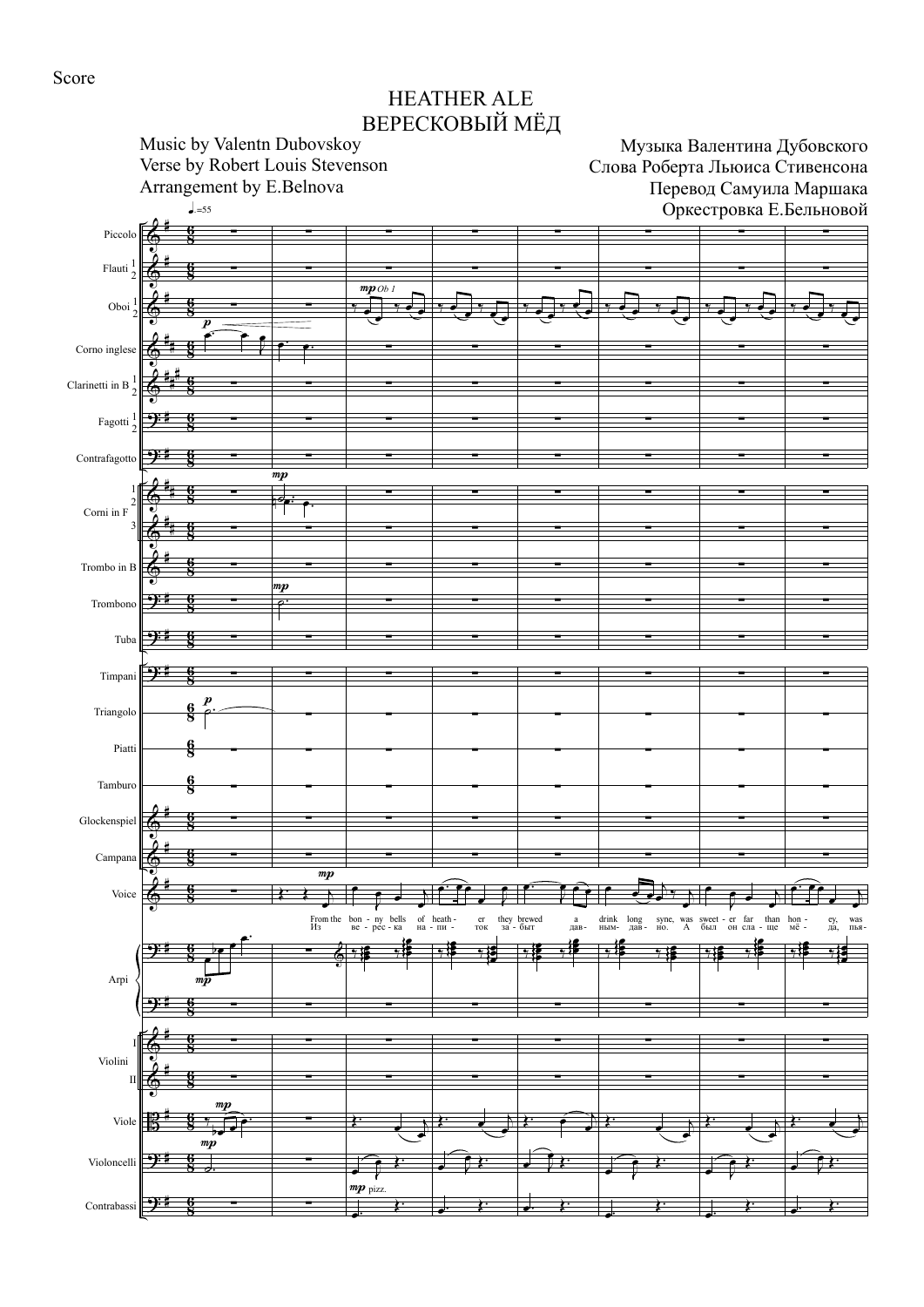

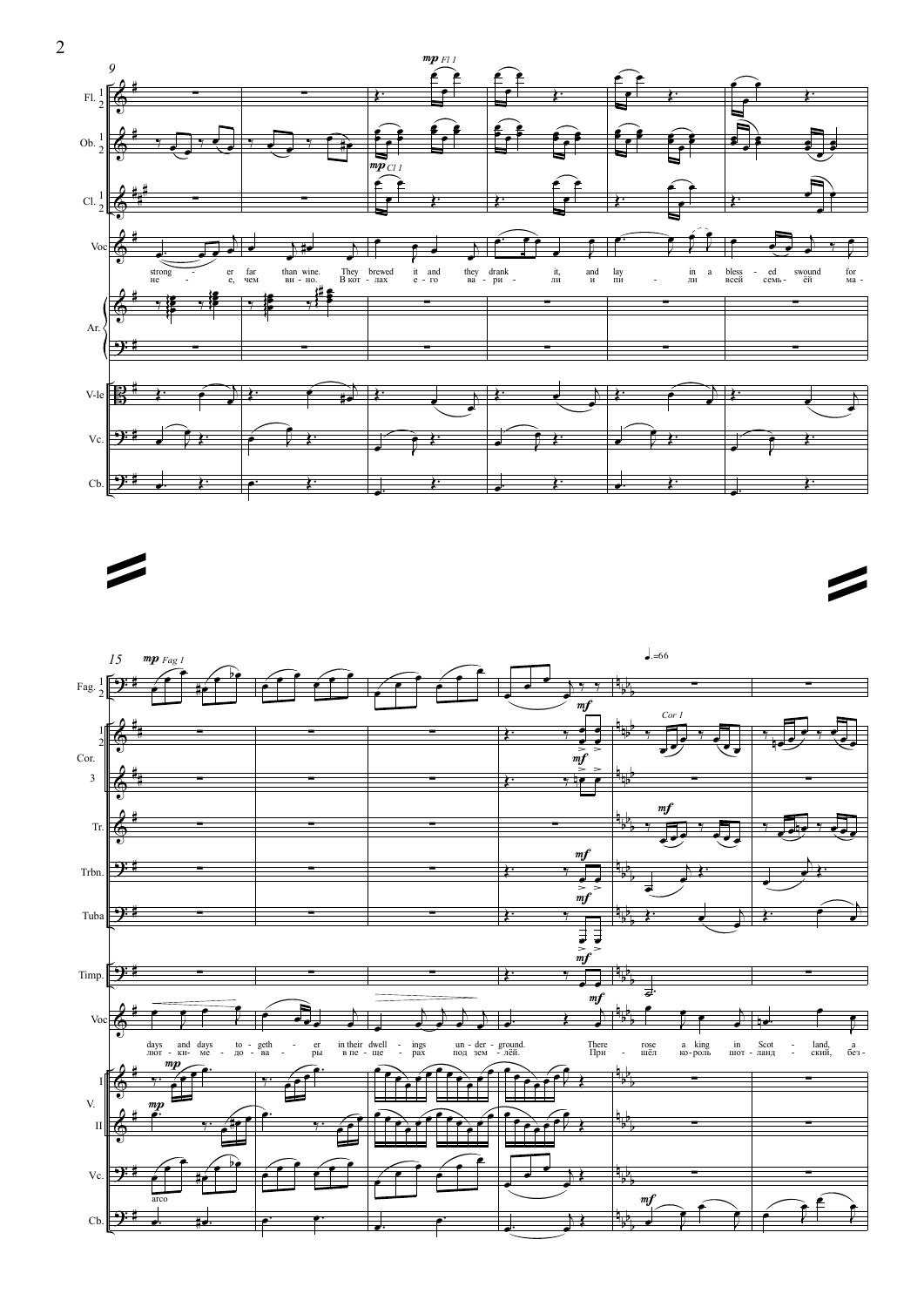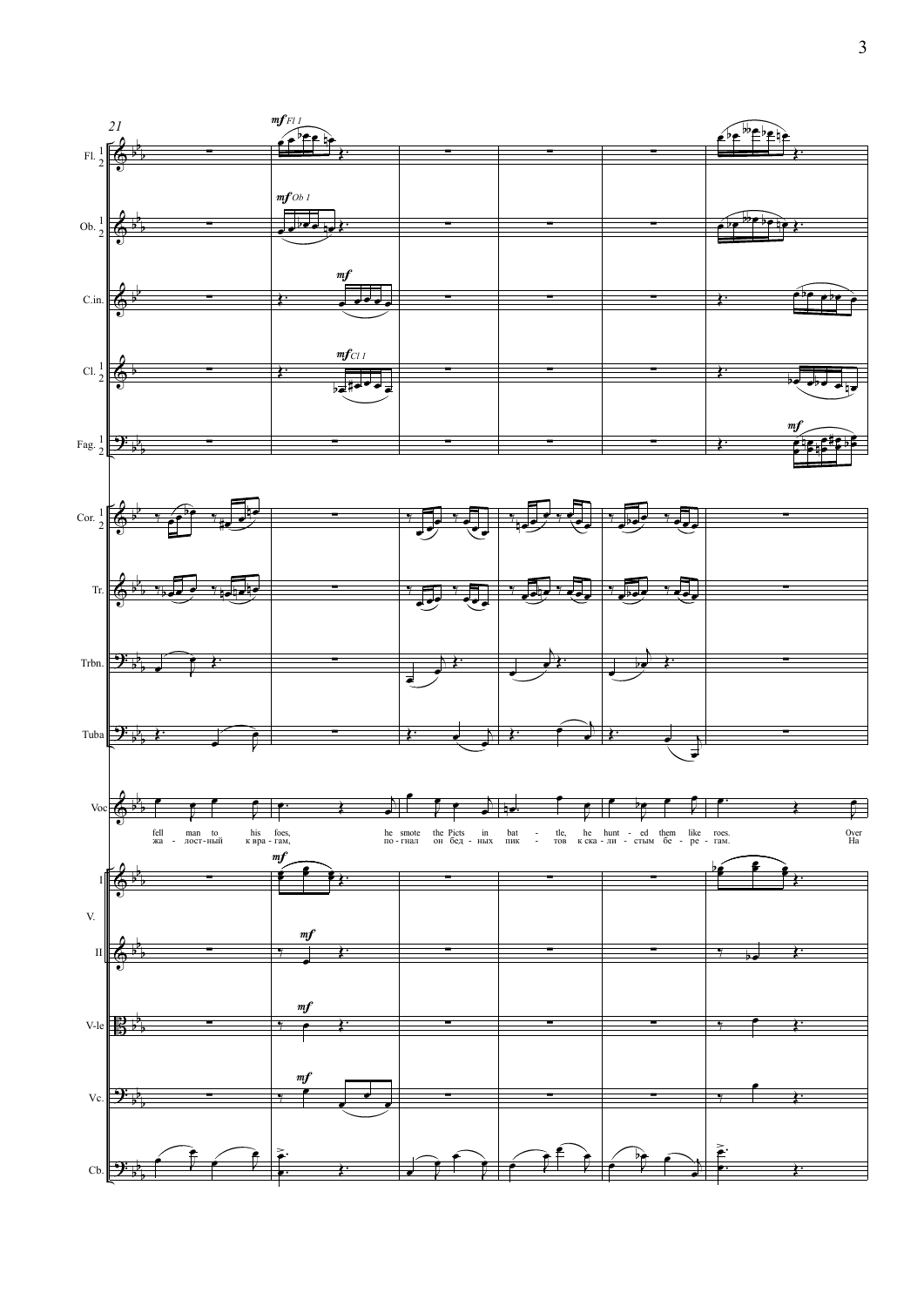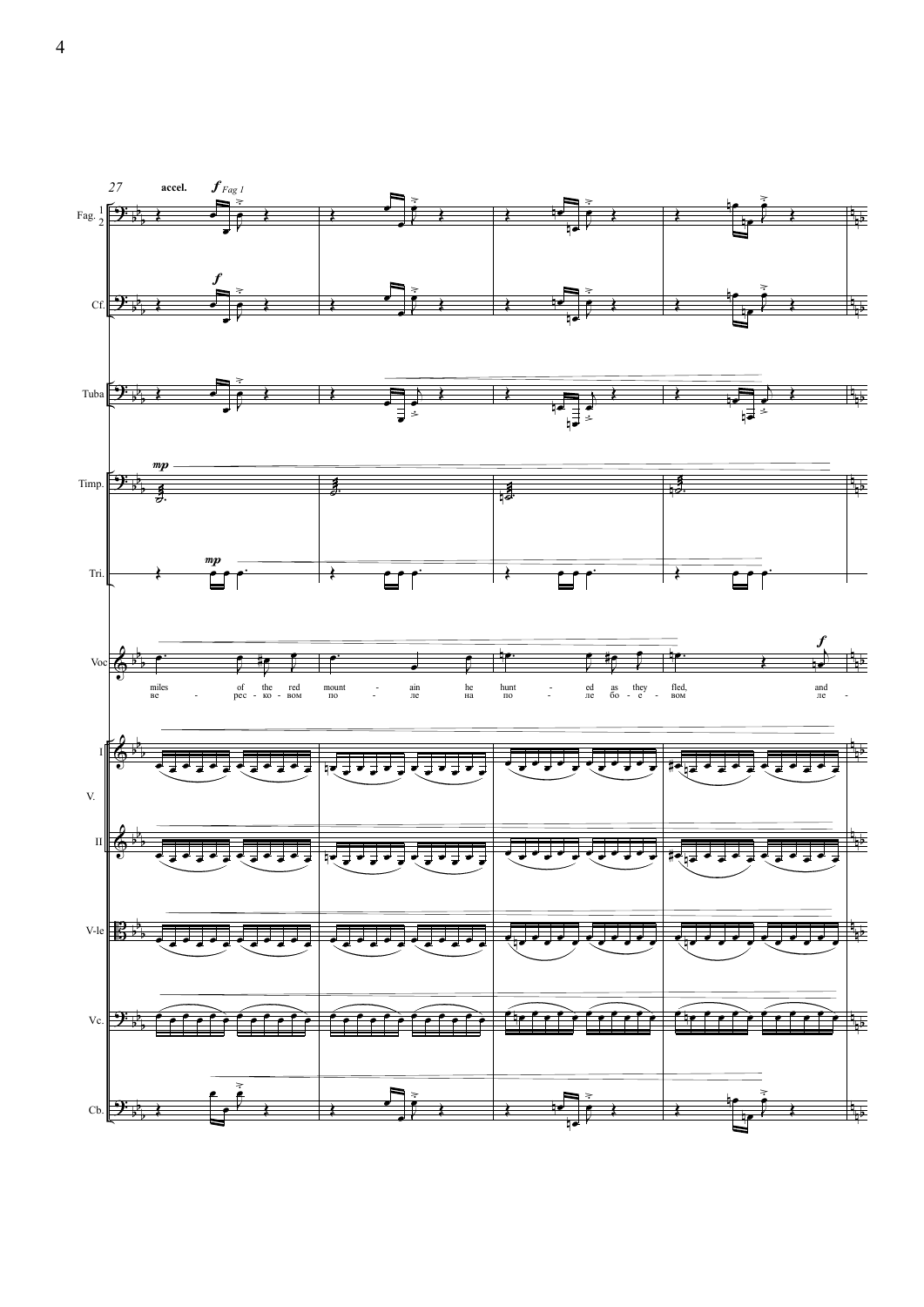

 $\overline{5}$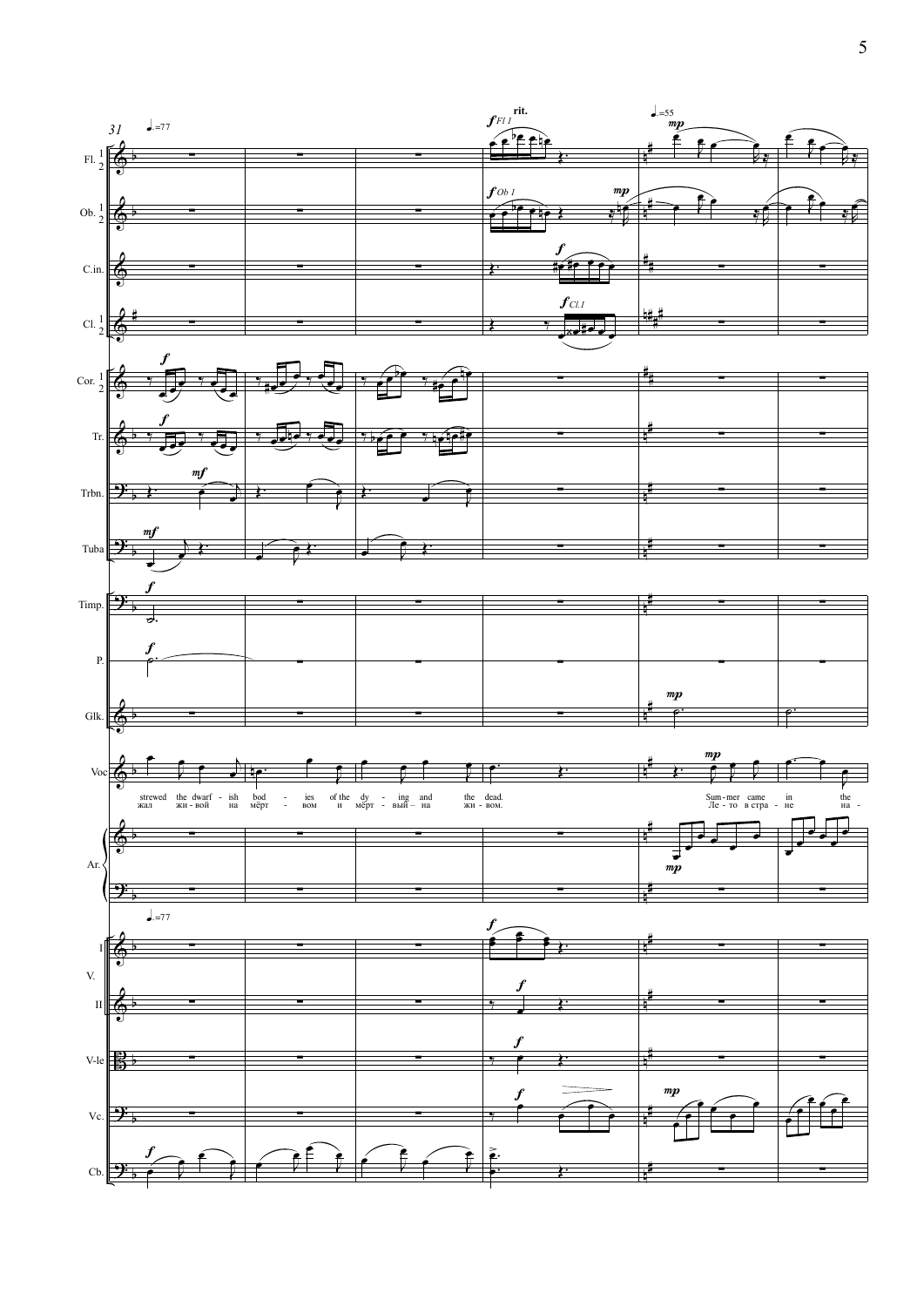



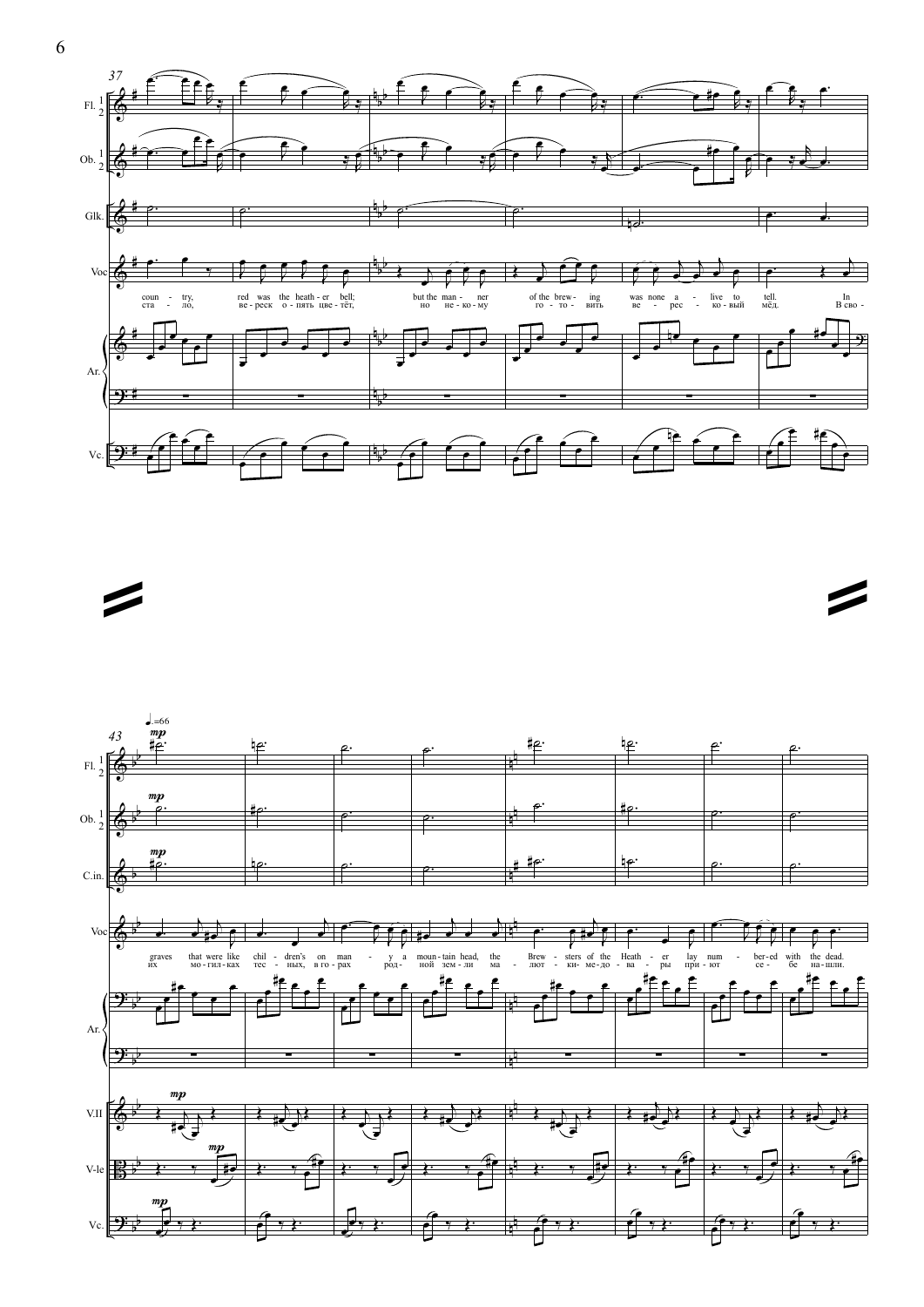

 $\overline{\phantom{a}}$ 



 $\overline{7}$ 

 $\boldsymbol{Z}$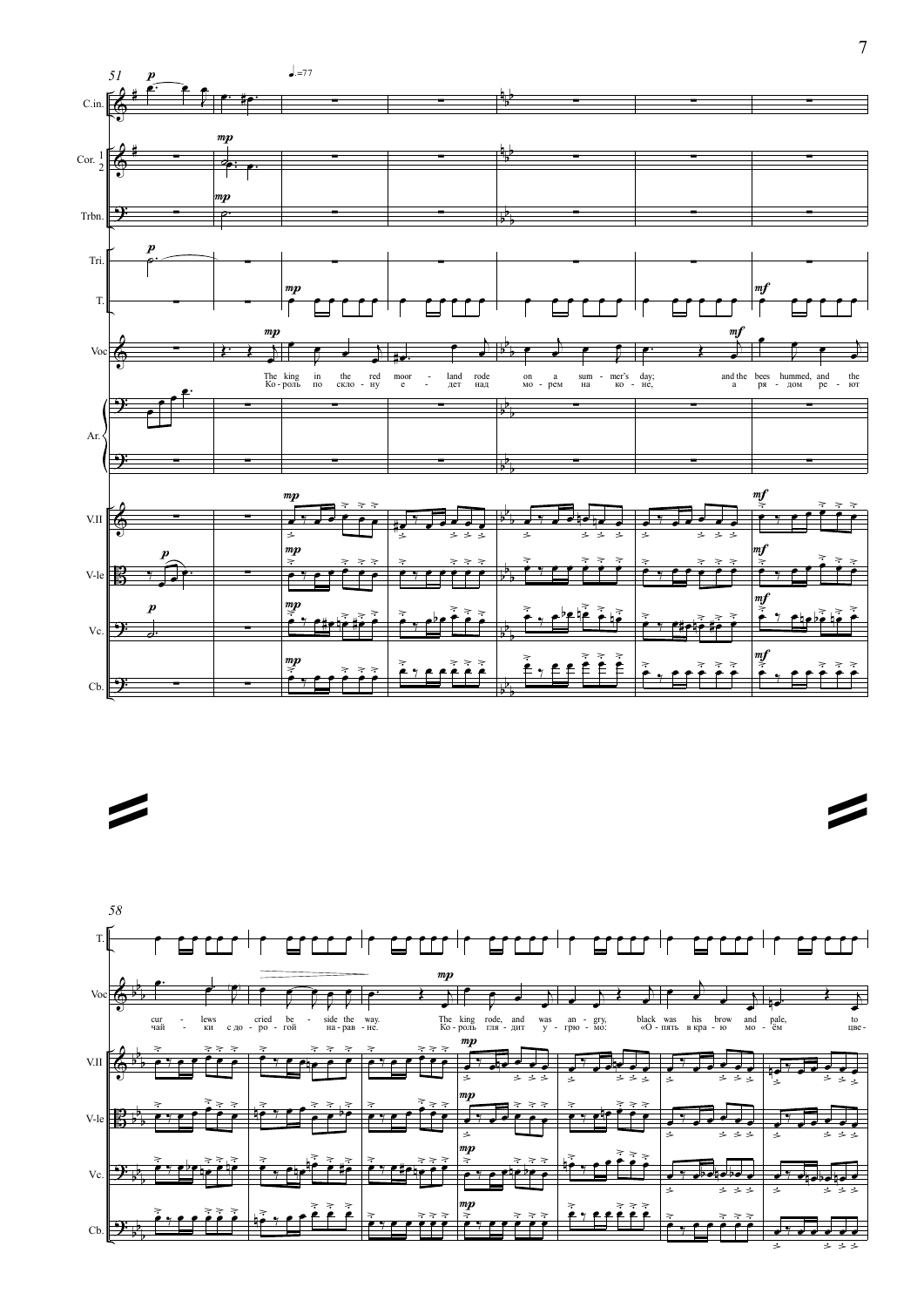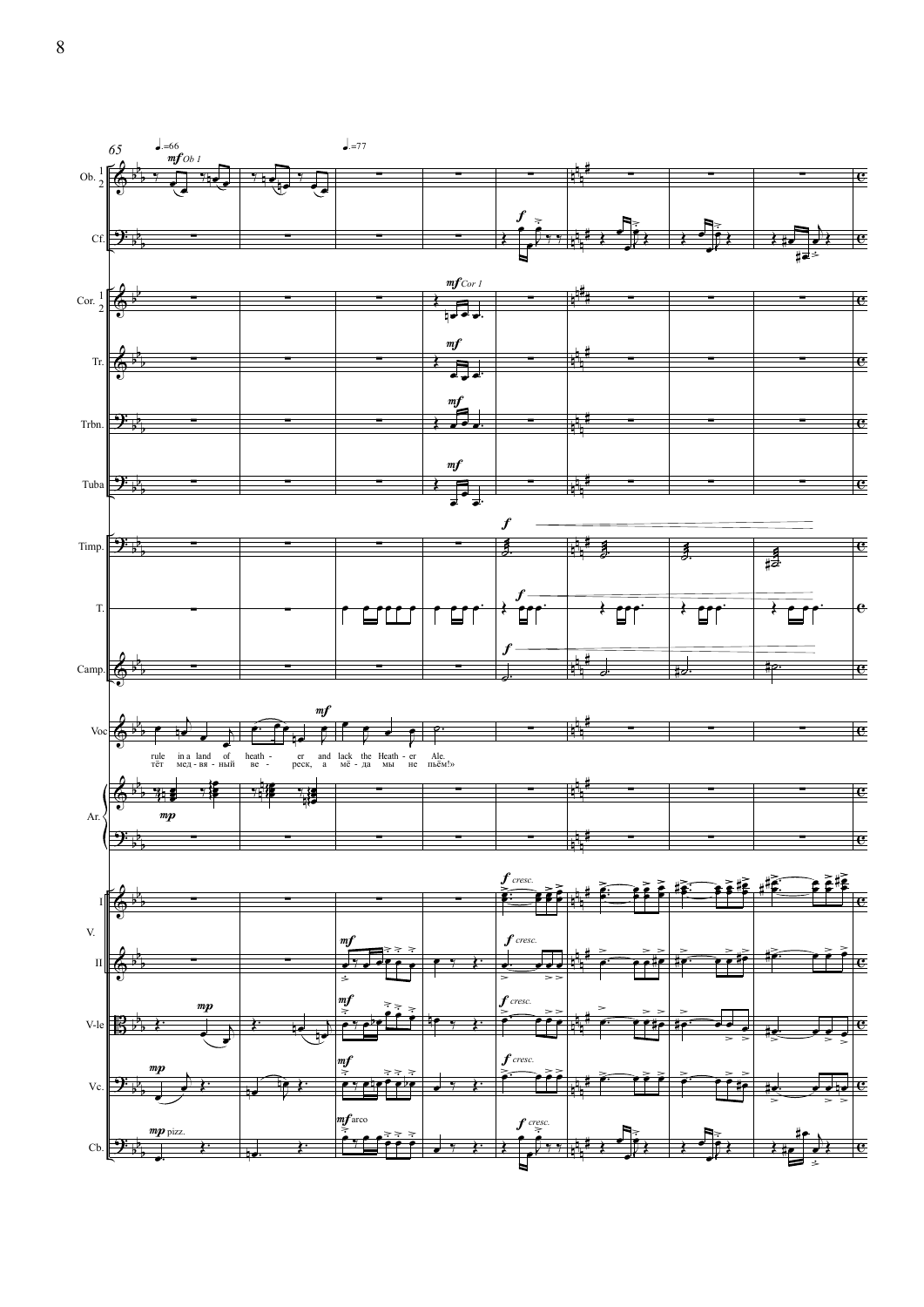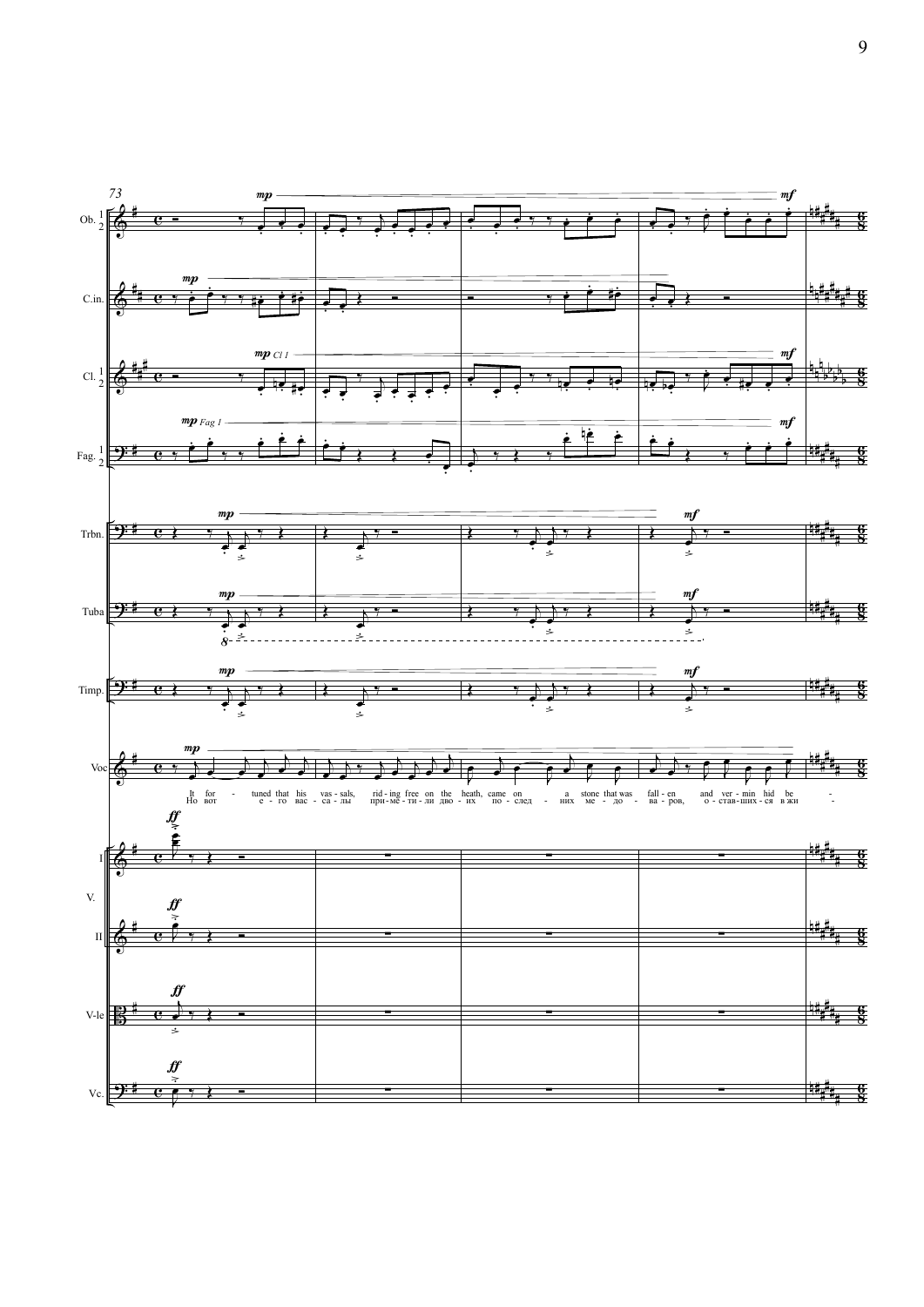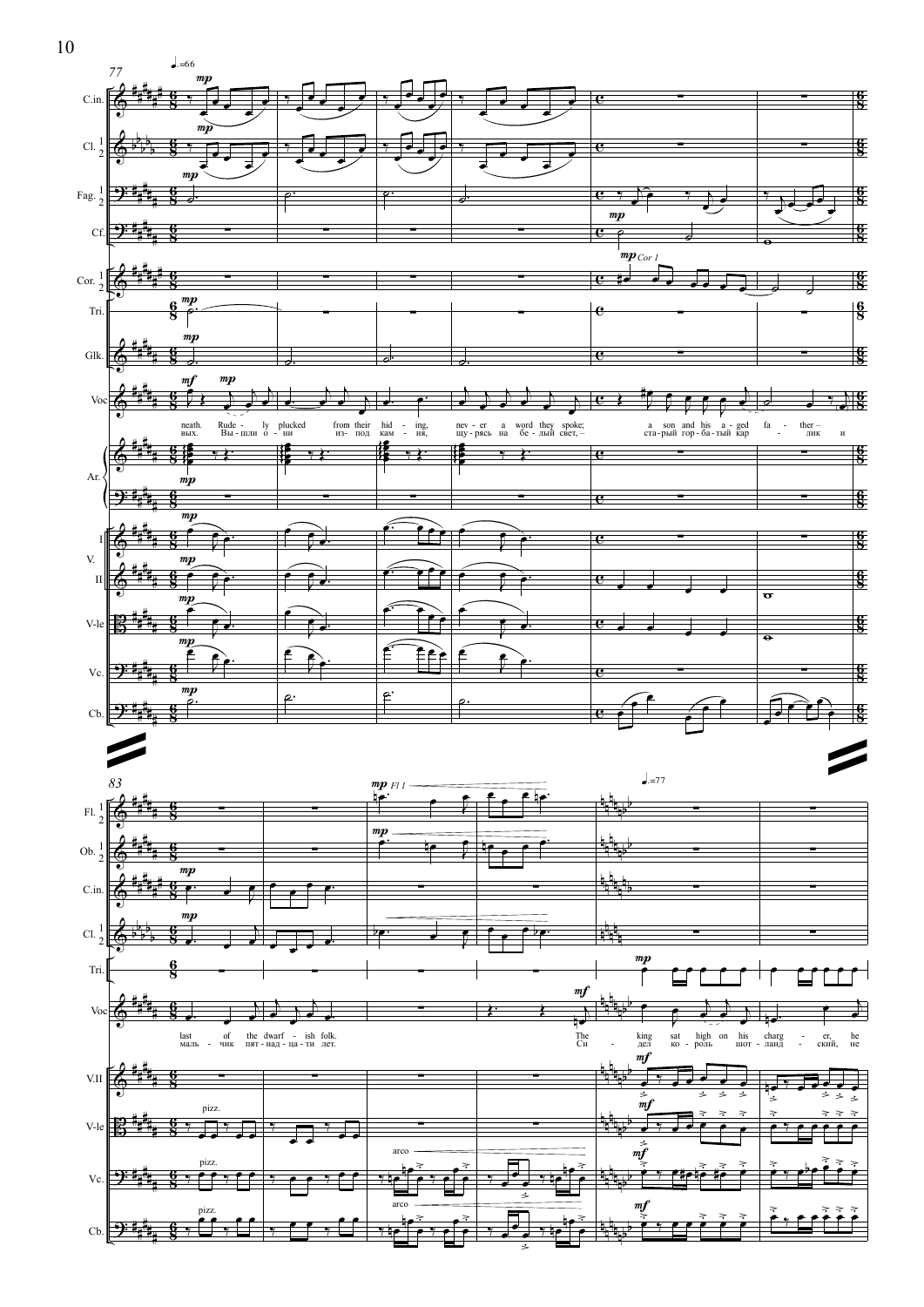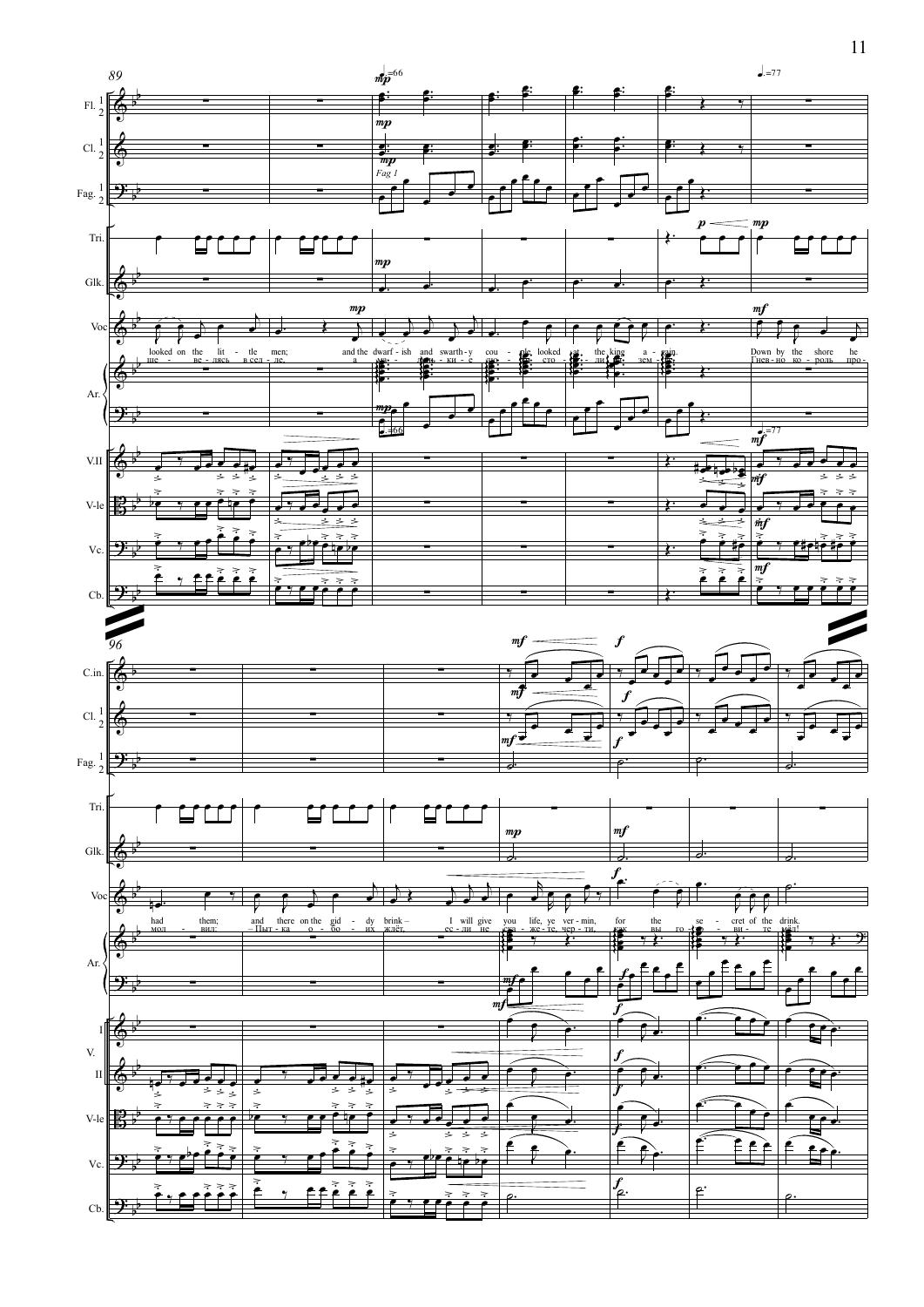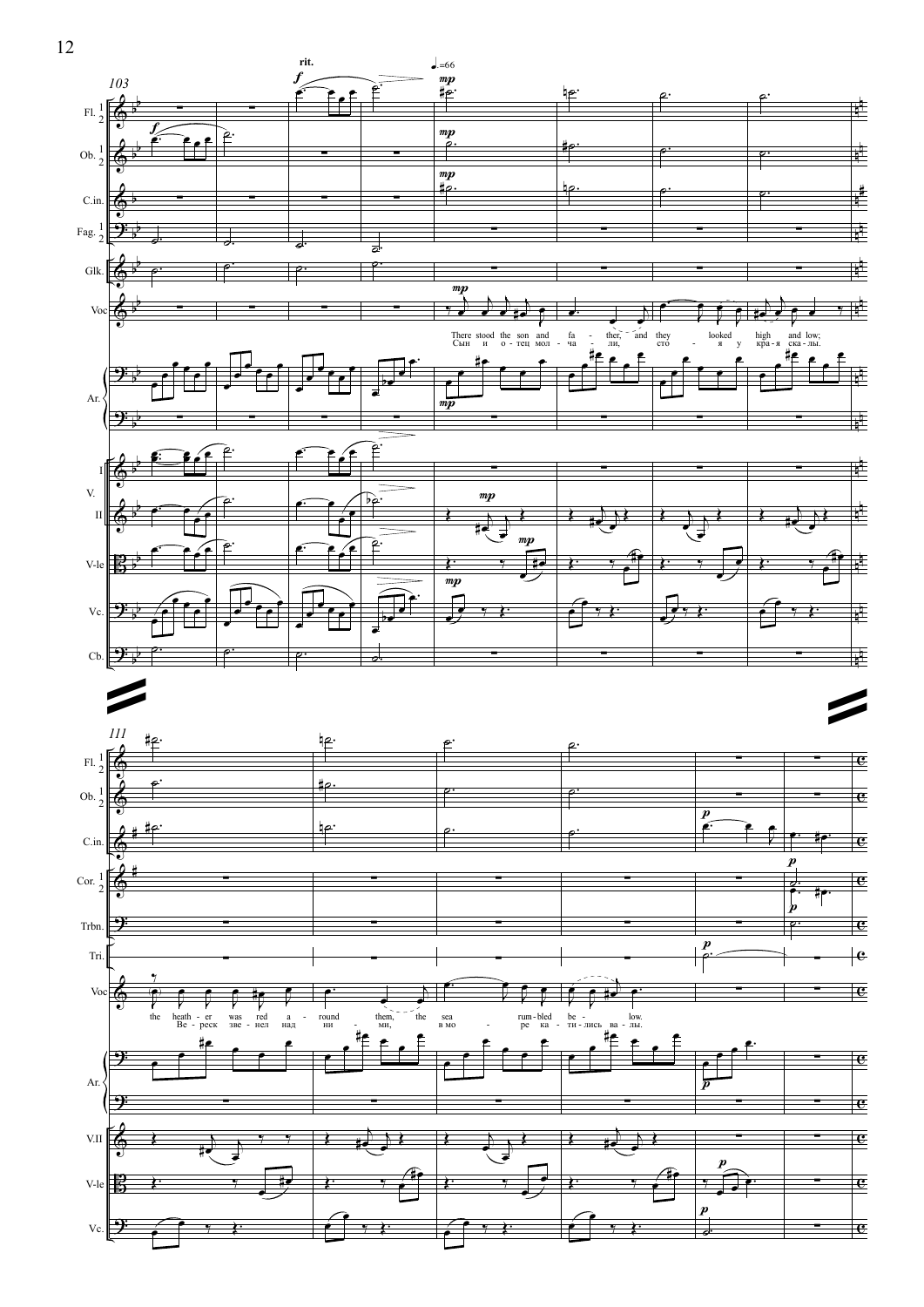





Ź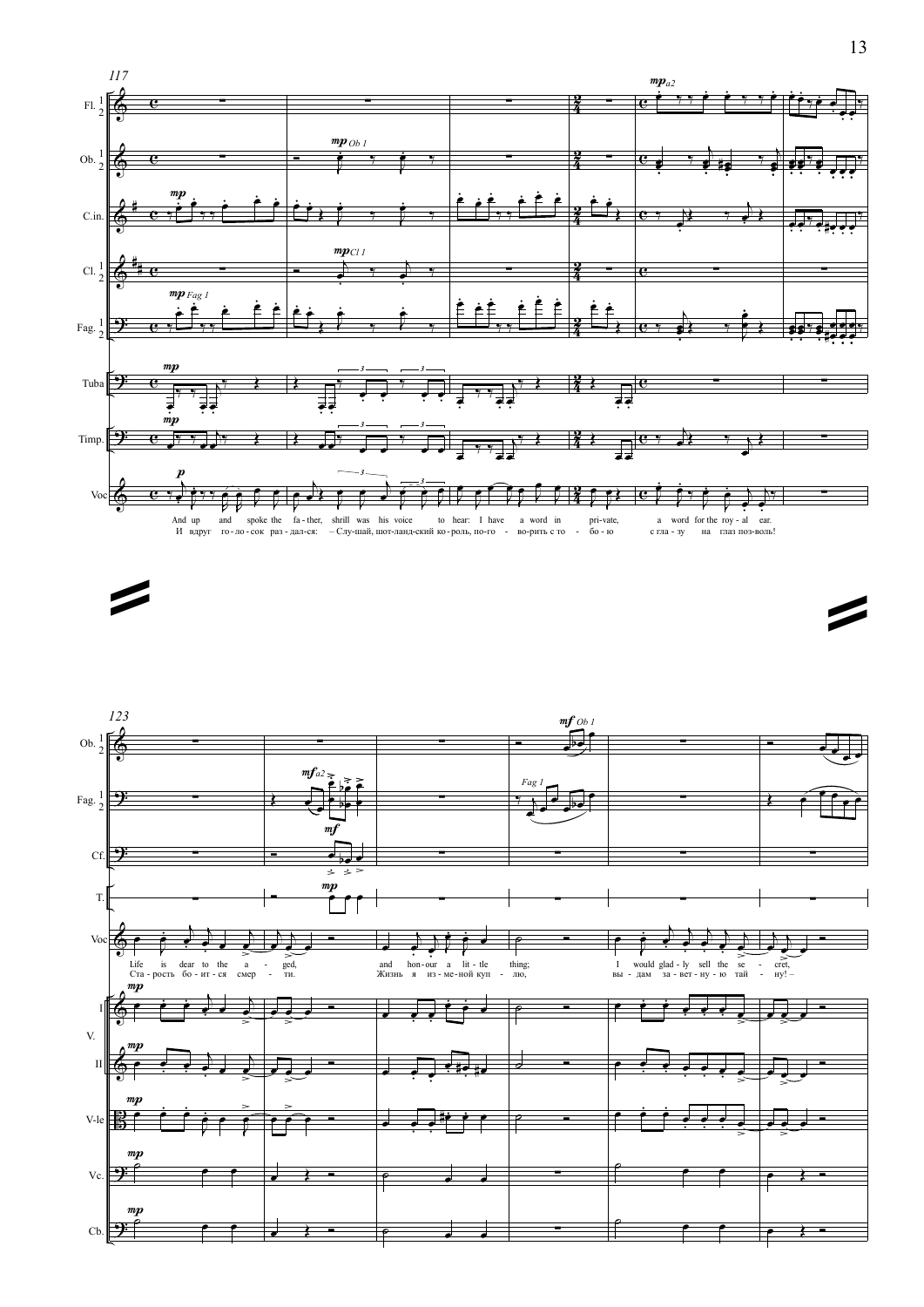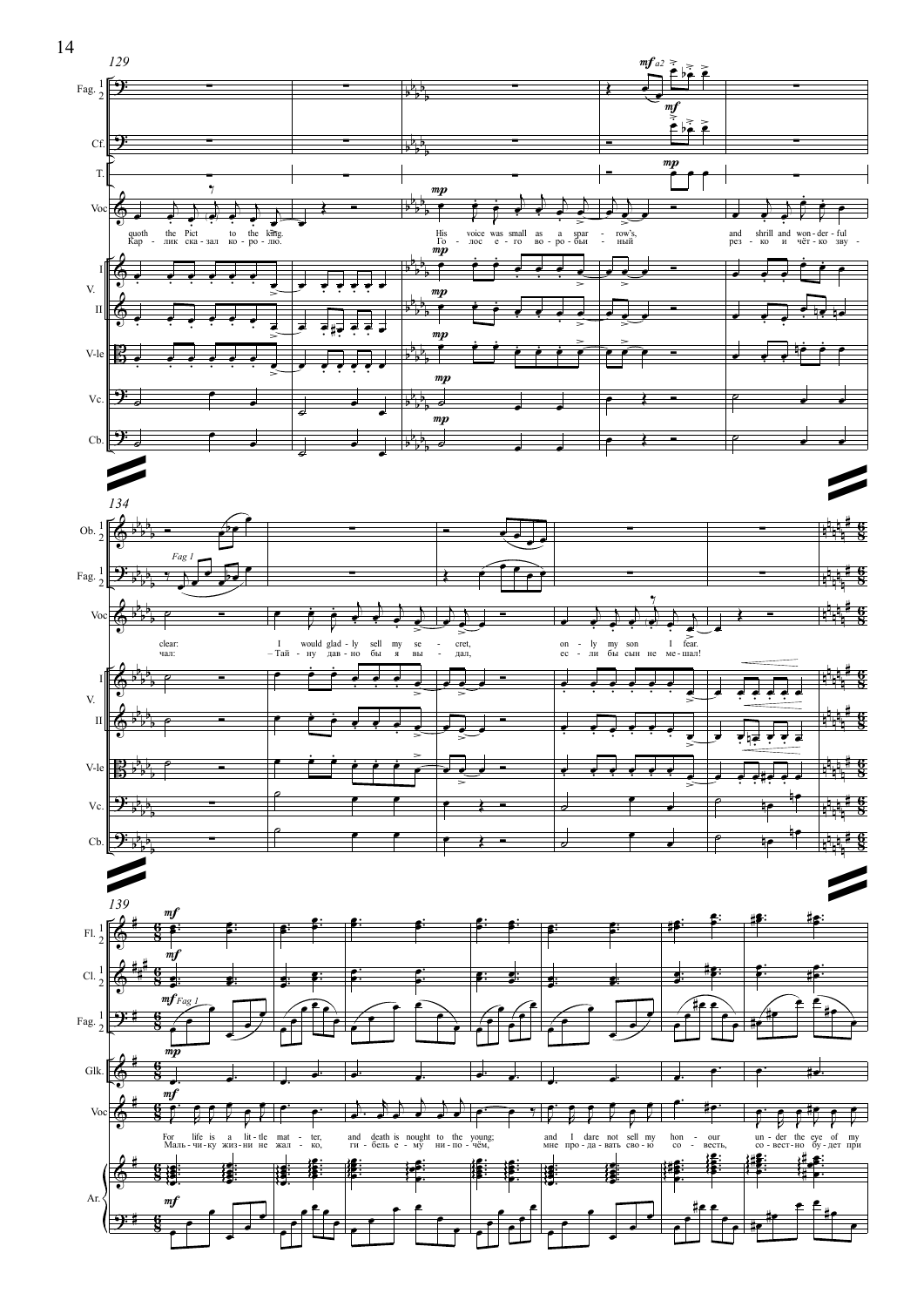

 $\blacktriangleright$ 



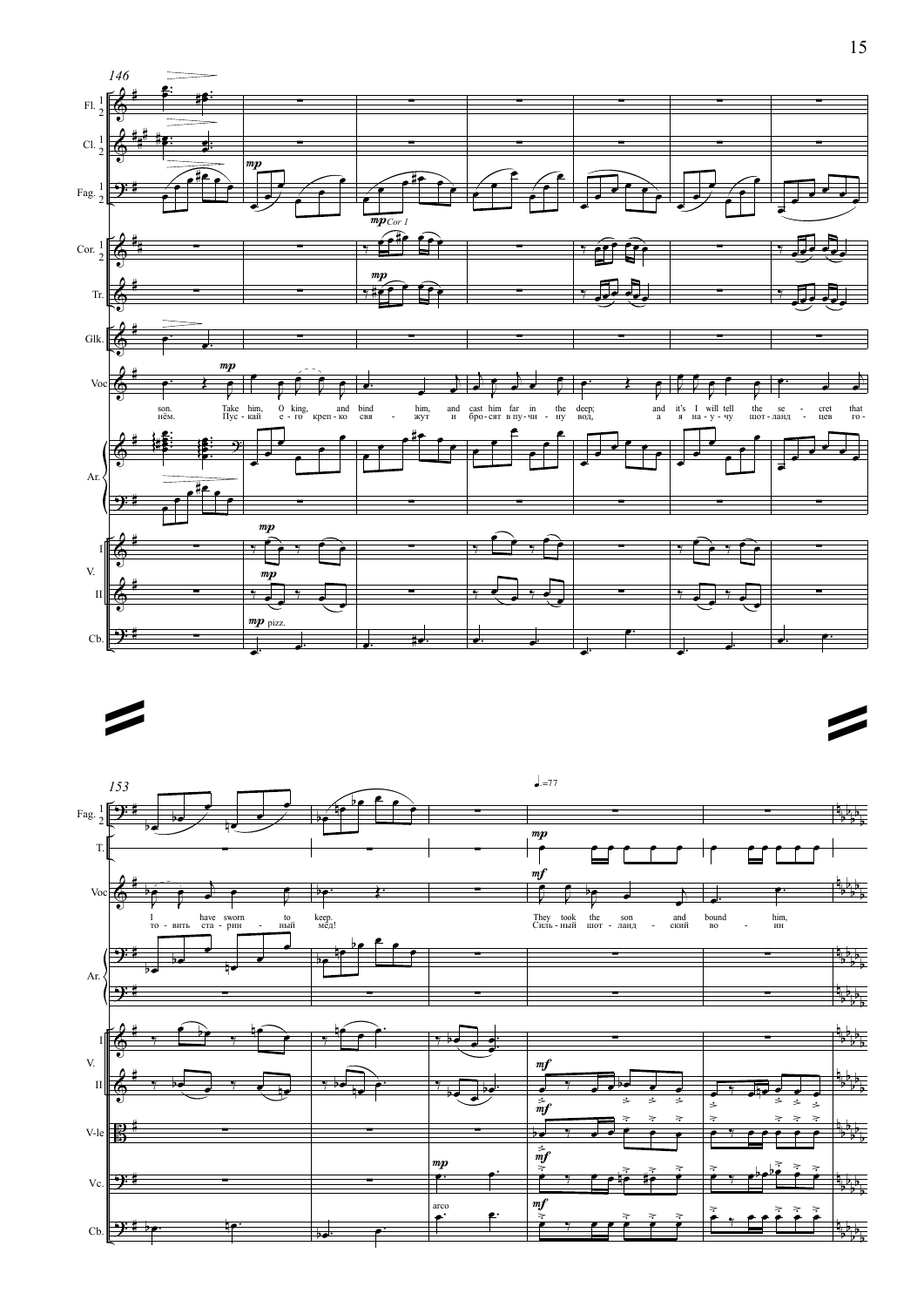



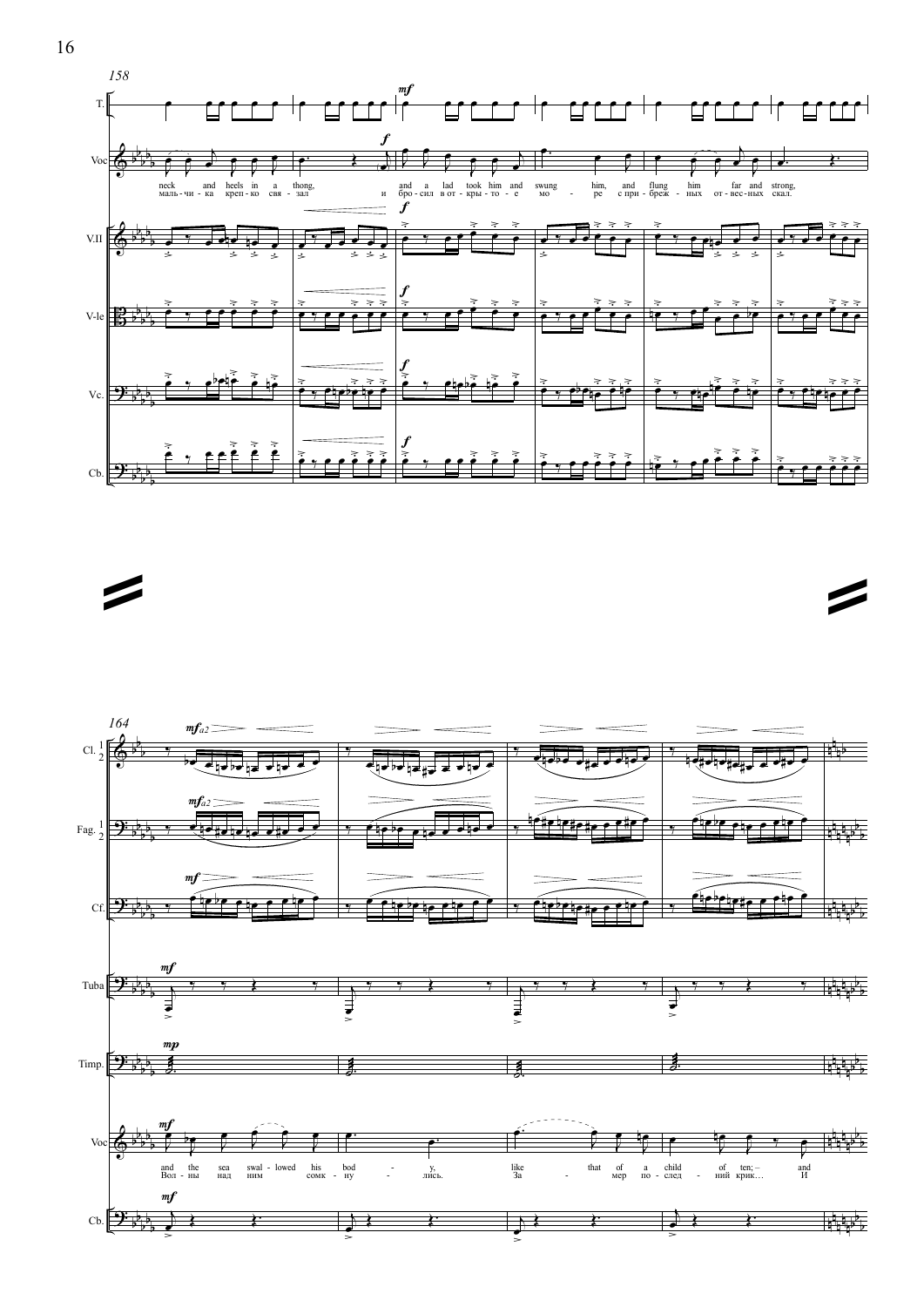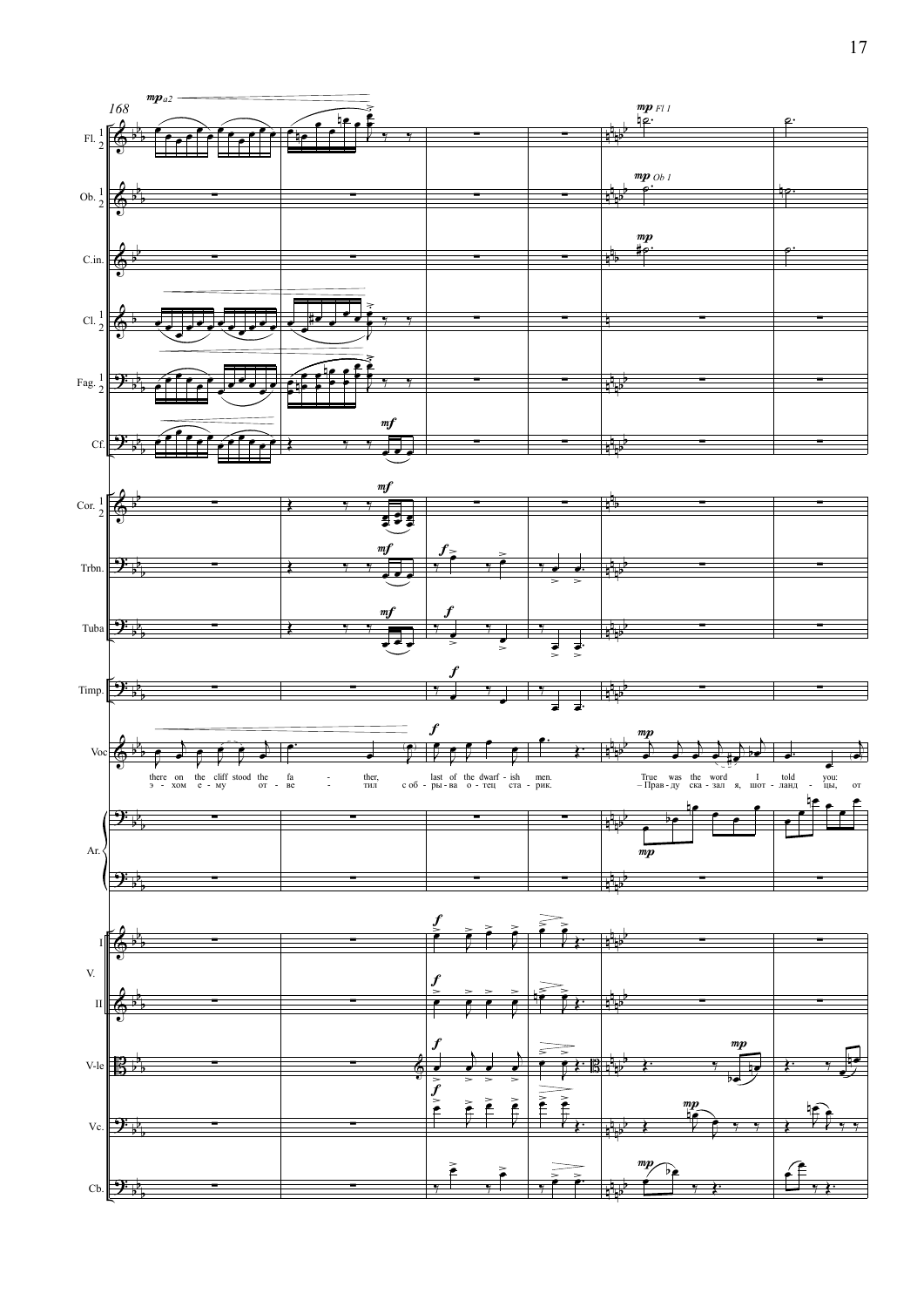